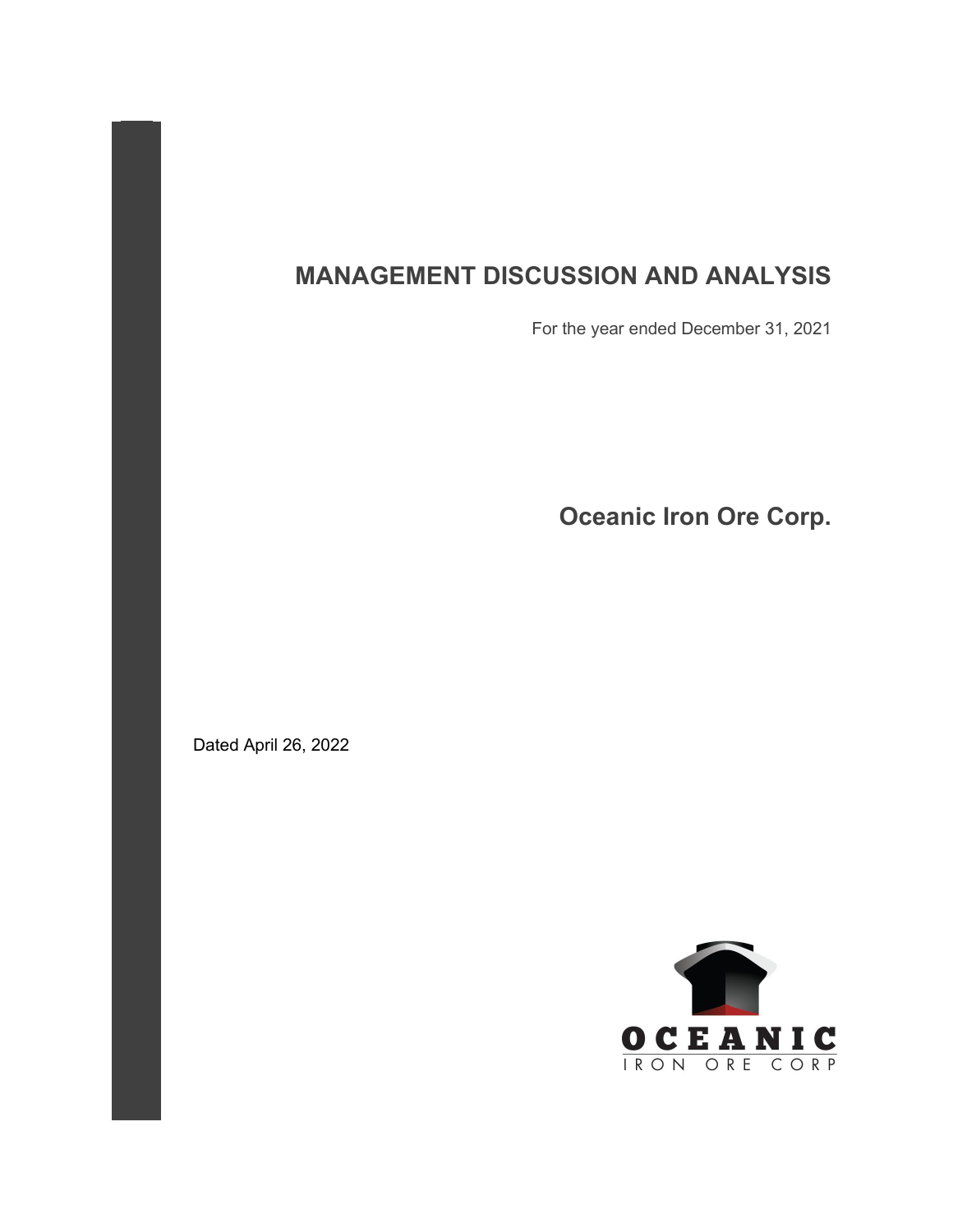Management's Discussion and Analysis of Financial Condition and Results of Operations Years ended December 31, 2021 and 2020

The following is management's discussion and analysis ("MD&A") of the results and financial condition of Oceanic Iron Ore Corp. ("Oceanic" or the "Company") and should be read in conjunction with the accompanying audited consolidated financial statements and related notes for the year ended December 31, 2021 (the "Annual Financial Statements"). The Annual Financial Statements have been prepared in accordance with International Financial Reporting Standards ("IFRS") as issued by the International Accounting Standards Board. All figures are reported in Canadian dollars unless otherwise indicated.

Certain information included in this discussion may constitute forward looking statements. Forward looking statements are based on current expectations and entail various risks and uncertainties. These risks and uncertainties could cause or contribute to actual results that are materially different from those expressed or implied. Please see the section entitled "Forward Looking Statements" of this document for further detail on forward looking statements. The effective date of this report is April 26, 2022.

### **Description of Business**

The Company was incorporated on March 8, 1986 under the British Columbia Business Corporations Act. Its common shares are traded on the TSX Venture Exchange (the "TSXV") under the symbol "FEO".

The Company is focused on the exploration and development of the Ungava Bay iron property (the "Property") in Nunavik, Québec, which the Company acquired in November 2010. The Property comprises three project areas: Hopes Advance (also referred to as the "Project" throughout), Morgan Lake and Roberts Lake, which cover over 35,999 hectares of iron formation and are located within 20 – 50 km of tidewater. The Company has a 100% interest, subject to a 2% net smelter returns royalty ("NSR") in the Property. The Company's NSR holders are each entitled to annual advance NSR payments of \$100,000 until the commencement of commercial production on the Company's Hopes Advance Project. Advanced royalty payments are deductible from actual royalty payments subsequent to the commencement of commercial production.

In December 2019, the Company announced the results of a revised and re-scoped National Instrument 43-101 Preliminary Economic Assessment in respect of the Company's Hopes Advance Project ("Study"). The objective of the Study was to rescope the Project profile and production scale using Measured and Indicated Mineral Resources estimated within three of the 10 defined deposits from Hopes Advance in order to reduce the up-front capital required to bring the Project to commercial production. The Company continues to pursue a number of options to improve its financial capacity, including securing a strategic partner to further advance the Hopes Advance project, and obtaining cash flow through other forms of financing. The success of raising such funds cannot be assured.

### **Qualified Person**

Eddy Canova, P.Geo., OGQ(403), a Qualified Person as defined by NI 43-101, has reviewed and is responsible for the technical information contained in this document.

### **Highlights and key business developments**

Since the prior quarter, the Company has:

• The Company reached an agreement with 154619 Canada Inc. ("154619") in respect of its 2020 and 2021 advance royalty payments of \$200,000 through the issuance of an aggregate of 1,800,000 common shares at a price of approximately \$0.1111 per common share. The Company also reached an agreement with SPG Royalties Inc. ("SPG") in respect of its 2021 advance royalty payment of \$100,000 through the issuance of 900,000 common shares at a price of approximately \$0.1111 per common share. The Settlement with 154619 and SPG was approved by the TSX Venture Exchange and was subject to the statutory four-month hold period.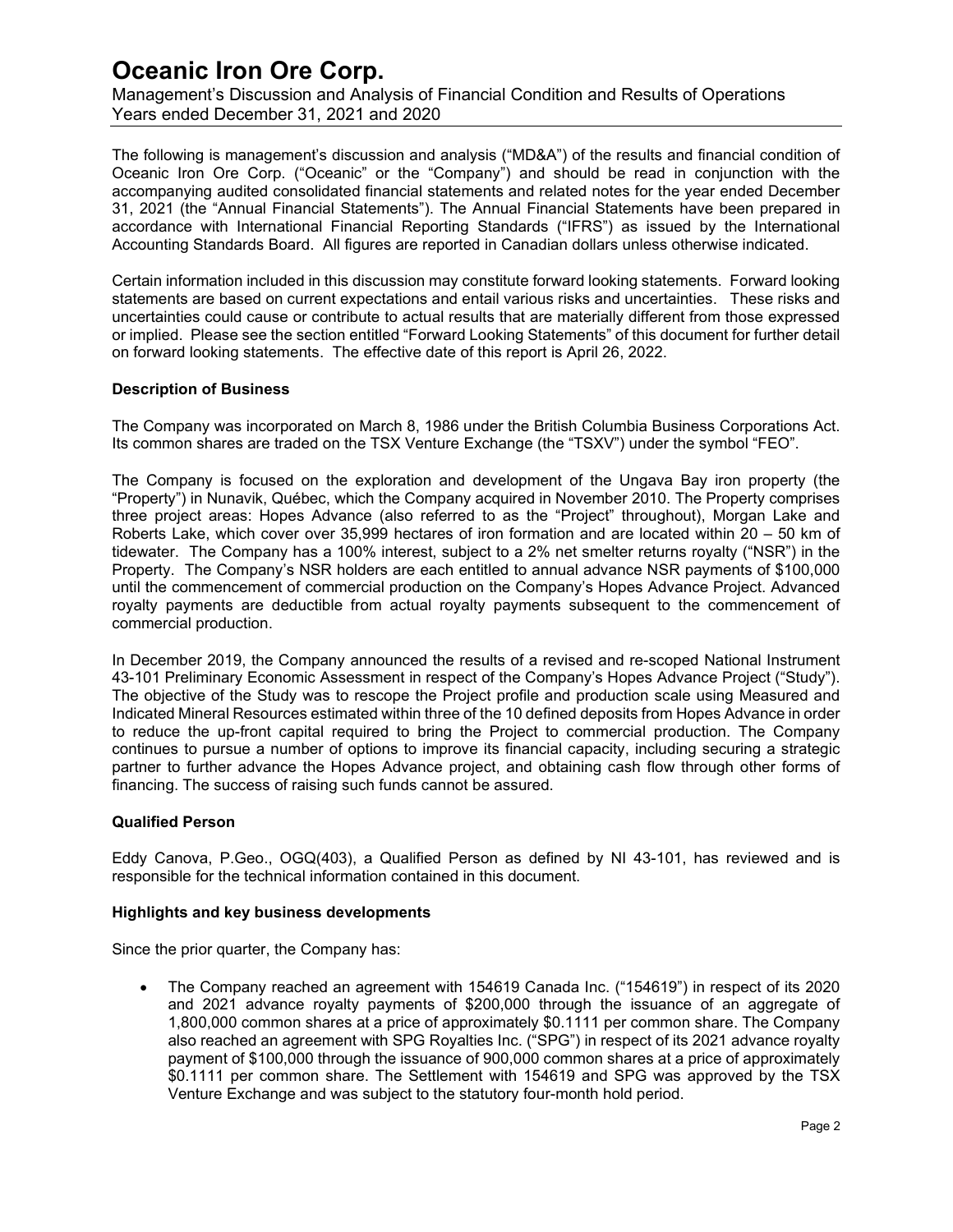Management's Discussion and Analysis of Financial Condition and Results of Operations Years ended December 31, 2021 and 2020

#### **Selected Annual Information**

The following table presents selected annual information extracted from the relevant audited financial statements under IFRS:

|                                                      | December 31,     |    | December 31.     |   | December 31. |
|------------------------------------------------------|------------------|----|------------------|---|--------------|
|                                                      | 2021             |    | 2020             |   | 2019         |
| Total assets                                         | \$<br>44.221.173 | S  | 43.664.476       | S | 43.774.328   |
| Non-current financial liabilities                    | \$<br>2.363.979  | \$ | 5.974.024        | S | 2,309,698    |
| Net income (loss) for the year                       | \$<br>3,095,112  | \$ | $(4,580,500)$ \$ |   | (839, 492)   |
| Basic earnings (loss) per share                      | \$<br>0.03       | -S | $(0.05)$ \$      |   | (0.01)       |
| Diluted earnings (loss) per share                    | \$<br>0.02       | S  | $(0.05)$ \$      |   | (0.01)       |
| Weighted average number of common shares outstanding |                  |    |                  |   |              |
| <b>Basic</b>                                         | 94,281,224       |    | 92,761,760       |   | 70.398.314   |
| <b>Diluted</b>                                       | 127,675,647      |    | 92,761,760       |   | 70.398.314   |

As the Company has yet make a development decision or achieve commercial production from its mineral asset, the Company has no revenue to report during the financial reporting periods noted above. Nor has the Company declared any dividends in the past three fiscal years.

The increase in total assets from December 31, 2020 to December 31, 2021 was predominantly the result of cash inflows related to the completion of the 2021 convertible debenture financing. The increase in net income from December 31, 2020 to December 31, 2021 was predominantly due to a \$4,080,126 gain in the fair value of the non-cash derivative liability component contained within the convertible debentures during the year ended December 31, 2021 (December 31, 2020 – loss of \$3,573,688), as a result of the decrease in the Company's share price during the year.

Additional factors that have caused changes in results of operations from year ended December 31, 2020 to the year ended December 31, 2021 have been disclosed under the section entitled "Overall Performance and Results of Operations" below.

### **Discussion of Operations and Fourth Quarter Results**

The following information for the years ended December 31, 2021 and 2020 ("FY2021" and "FY2020", respectively) has been derived from the Annual Financial Statements and should be read in conjunction with the Company's Annual Financial Statements. The information for the three months ended December 31, 2021 and 2020 ("Q4 2021" and "Q4 2020", respectively) was derived in conjunction with the Unaudited Condensed Interim Financial Statements for the three months ended September 30, 2021 and 2020 which are available on [www.sedar.com.](http://www.sedar.com/)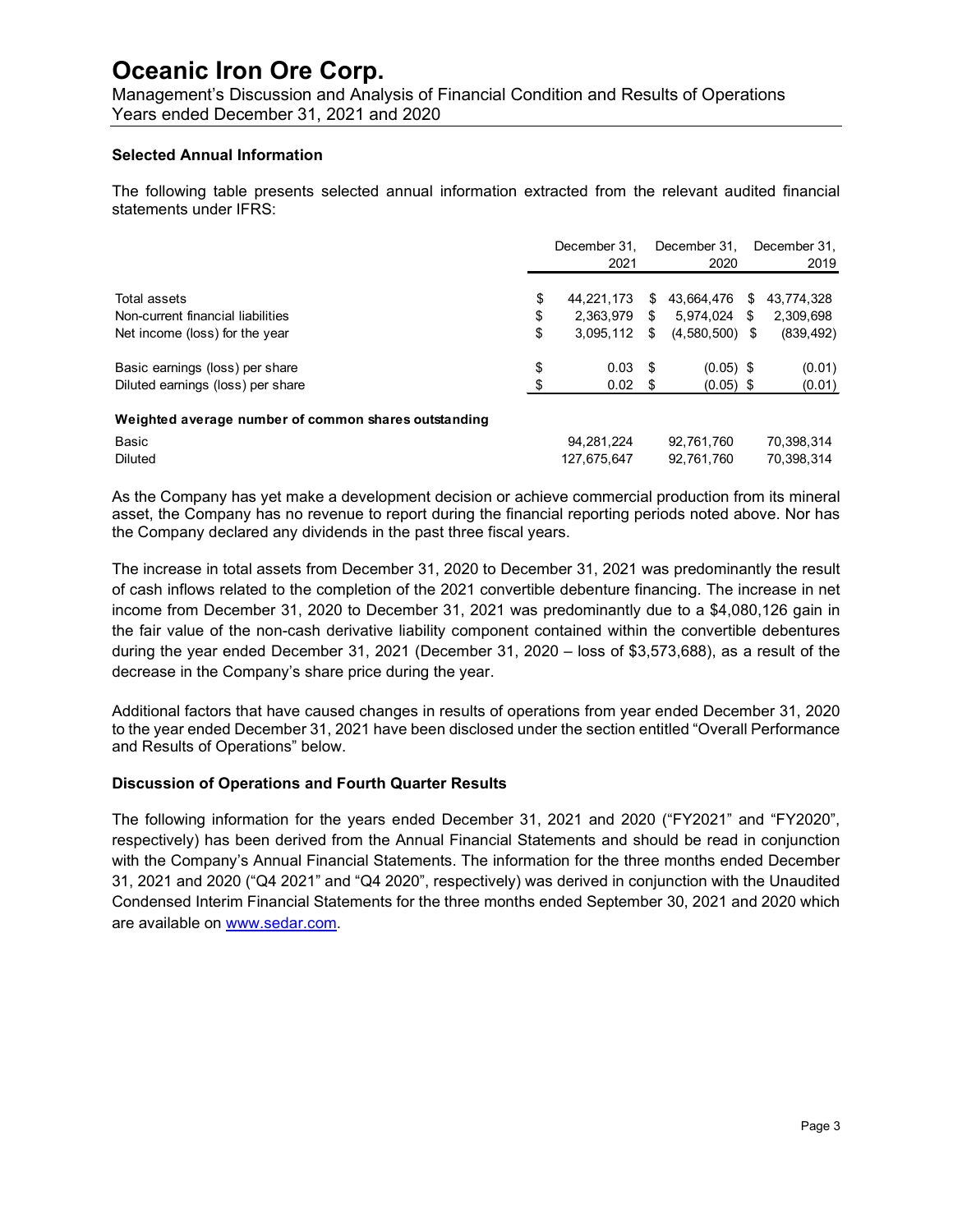Management's Discussion and Analysis of Financial Condition and Results of Operations Years ended December 31, 2021 and 2020

|                                                                      | Q4 2021         | Q4 2020          | FY 2021        | FY 2020       |
|----------------------------------------------------------------------|-----------------|------------------|----------------|---------------|
| <b>Expenses</b>                                                      |                 |                  |                |               |
| \$<br>Consulting and management fees                                 | 58.750<br>\$    | 58.750 \$        | 235,000 \$     | 235,000       |
| Directors' fees                                                      | 7,500           | 7,500            | 30,000         | 34,000        |
| License and insurance                                                | 8,058           | 6,552            | 31,932         | 25.768        |
| Office and general                                                   | 9,938           | 11.205           | 19,937         | 27.585        |
| Professional fees expense                                            | 32,090          | 29,434           | 88,527         | 41,705        |
| Rent                                                                 | 2,541           | 2.816            | 10,162         | 11.223        |
| Share-based compensation                                             | 39,871          | 71.650           | 109,601        | 313,707       |
| Transfer agent and regulatory                                        | 12,937          | 6,569            | 25,358         | 19,768        |
| Wages and benefits                                                   | 16,975          | 17,312           | 74,035         | 69,729        |
| Loss from operations                                                 | (188, 660)      | (211, 789)       | (624, 552)     | (778, 485)    |
| Other income (expenses)                                              |                 |                  |                |               |
| Gain (loss) on non-cash derivative liabilities                       | 2,618,206       | (2,709,576)      | 4,080,126      | (3, 573, 688) |
| Convertible debenture accretion expense                              | (97, 644)       | (58, 526)        | (360,463)      | (228, 327)    |
| Net income (loss) and comprehensive income (loss) for the year<br>\$ | 2,331,903<br>\$ | $(2,979,891)$ \$ | $3,095,112$ \$ | (4,580,500)   |

The factors affecting the change in net loss for the periods presented included:

### *Share-based compensation*

Share-based compensation for Q4 2021 and FY2021 decreased by \$31,779 and \$204,106, respectively, compared to Q4 2020 and FY2020. The decrease in both periods is related to the fact that during FY2020, the Company granted 3,405,000 stock options compared to 1,045,000 options granted during FY2021.

### *Expenses associated with convertible debentures*

During Q4 2021 and FY2021 the Company recorded fair value gains associated with the convertible debentures in the amount of \$2,618,206 and \$4,080,126, respectively. This compares to fair value losses recorded in Q4 2020 and FY2020 of \$2,709,576 and \$3,573,688, respectively. The increases in fair value gains on convertible debentures during both periods was predominantly driven by the reduction in the Company's share price during Q4 2021 and FY 2021.

Accretion expense for Q4 2021 and FY2021 increased by \$39,118 and \$132,136, respectively, compared to Q4 2020 and FY2020. This was primarily due to the 2021 Debentures issued during FY 2021.

### **Liquidity, Capital Resources and Going Concern**

While the financial statements have been prepared on the basis that the Company will continue as a going concern, which contemplates the realization of assets and settlement of liabilities in the normal course of business as they come due, certain conditions and events result in a material uncertainty casting significant doubt on the validity of this assumption. As at December 31, 2021, the Company had an accumulated deficit of \$32,863,178 and working capital deficit of \$1,571,630.

The Company's ability to continue on a going concern basis for and beyond the next twelve months depends on its ability to successfully raise additional financing for continued operations and for the necessary capital expenditures required to achieve planned principal operations. The Company continues to pursue a number of options to improve its financial capacity, including securing a strategic partner to further advance the Hopes Advance project. While the Company has been successful in the past in obtaining financing, there is no assurance that it will be able to obtain adequate financing in the future or that such financing will be on terms acceptable to the Company.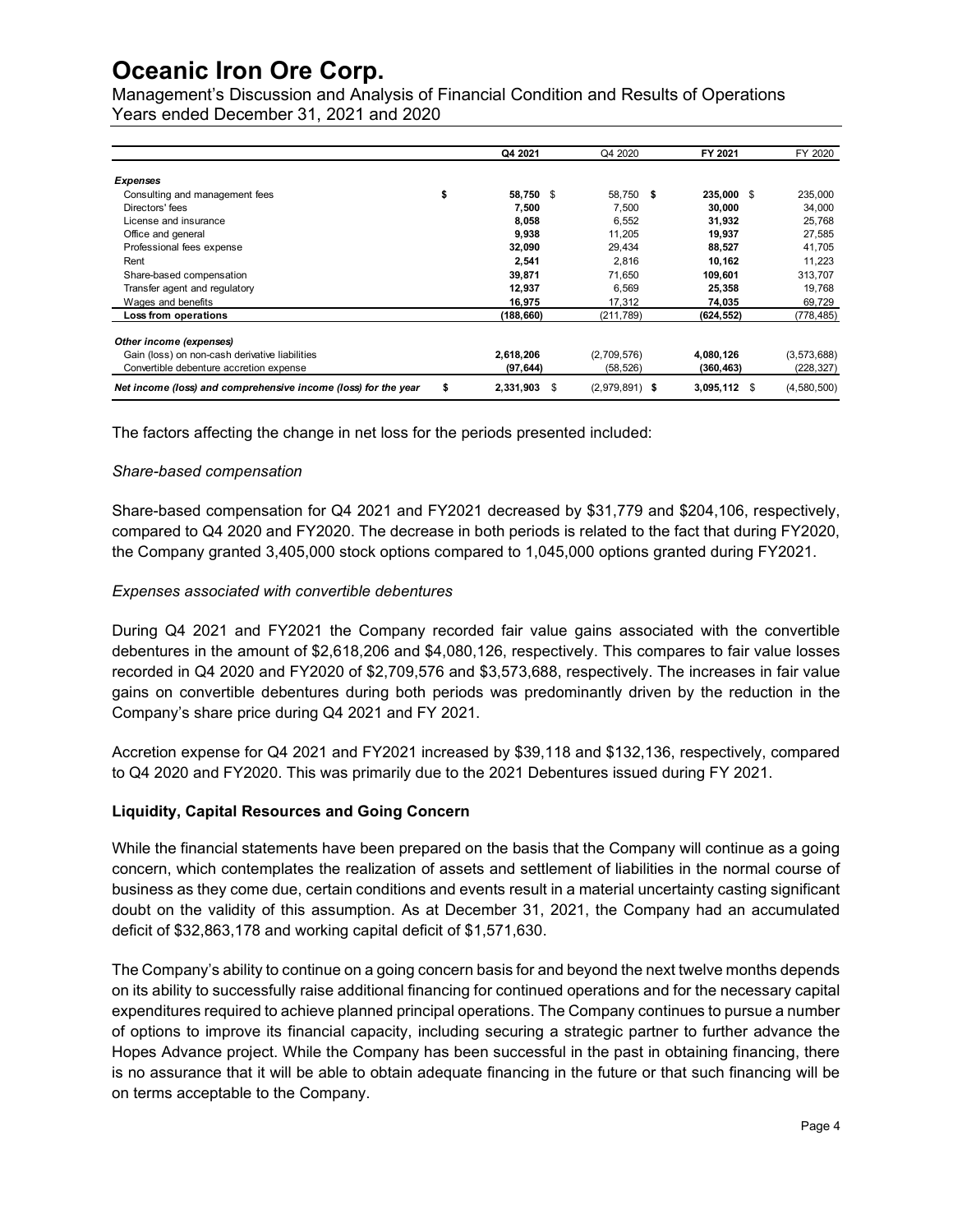Management's Discussion and Analysis of Financial Condition and Results of Operations Years ended December 31, 2021 and 2020

Factors that could affect the availability of financing include the Company's performance, the state of international debt and equity markets which may be adversely impacted by uncertainty arising from the ongoing novel coronavirus ("COVID-19") pandemic, investor perceptions and expectations, the retention of key executive management and the state of global financial and metals markets.

The Company's cash flow activities have been summarized as follows:

|                                                 | Q4 2021        | Q4 2020                  | <b>YTD 2021</b> | <b>YTD 2020</b> |
|-------------------------------------------------|----------------|--------------------------|-----------------|-----------------|
| Cash used in operating activities               | $(53, 773)$ \$ | (31, 283)                | $(817, 116)$ \$ | (150, 234)      |
| Cash used in investing activities               | (4, 874)       | $\overline{\phantom{a}}$ | (114, 907)      | (90, 134)       |
| Cash provided by (used in) financing activities | (67, 045)      | (33, 947)                | 1,178,553       | (135,788)       |
|                                                 |                |                          |                 |                 |
| Change in cash during the period                | (125, 692)     | (65, 230)                | 246.530         | (376, 156)      |
| Cash, beginning of period                       | 418.854        | 111,862                  | 46.632          | 422,788         |
| Cash, end of period                             | 293,162        | 46,632                   | 293,162         | 46,632          |

The Company's undiscounted commitments as at December 31, 2021 were as follows:

|                                             |   | Less than 1 year | $1 - 3$ vears |      | $4 - 5$ years   |      | Total     |
|---------------------------------------------|---|------------------|---------------|------|-----------------|------|-----------|
| Accounts payable and accrued liabilities    | S | 295.591          |               | - \$ | $\sim$ 10 $\pm$ | - \$ | 295.591   |
| Due to related parties                      |   | 249.974          | -             |      | -               |      | 249.974   |
| Convertible debenture - liability component |   | 1.011.365        | 1.166.058     |      | 1.714.967       |      | 3.892.392 |
| Advance royalty payable                     |   | 200.000          | 400.000       |      | 400.000         |      | 1,000,000 |
|                                             | S | 1.756.930        | 1.566.058     |      | 2.114.967       |      | 5,437,957 |

#### **December 31, 2020**

|                                             | Less than 1 year | 1 - 3 vears |      | $4 - 5$ vears |      | Total     |
|---------------------------------------------|------------------|-------------|------|---------------|------|-----------|
| Accounts payable and accrued liabilities    | \$<br>348.541    |             | - \$ |               | - \$ | 348.541   |
| Due to related parties                      | 501.613          | -           |      |               |      | 501.613   |
| Convertible debenture - liability component | 135.788          | 1.780.249   |      |               |      | 1,916,038 |
| Advance royalty payable                     | 400.000          | 400.000     |      | 400.000       |      | 1,200,000 |
|                                             | \$<br>1.385.942  | 2.180.249   |      | 400.000       | - \$ | 3,966,192 |

Additionally, in order to maintain current rights of tenure to exploration tenements, the Company is required to incur minimal expenditures of \$45,340 in respect of claim renewal fees and minimum work requirements during 2022.

As at December 31, 2021, the convertible debentures and non-cash derivative liabilities have a combined carrying value of \$3,104,997, representing the discounted face value of the debentures of \$770,018 and the fair value of the non-cash embedded derivative liability of \$2,334,979. However, the total future cash outflows associated with the repayment of the principal of the 2017 Debentures (\$760,000), 2018 Debentures (\$837,500) and 2021 Debentures (\$1,557,548) cannot exceed the combined amount of principal of \$3,155,048 plus any accrued interest. Furthermore, provided that the Company's share price trade at levels in excess of the prevailing conversion price of the 2017 Debentures and the 2018 Debentures (\$0.10/unit), management expects that the 2017 Debentures and 2018 Debentures may be converted into units (comprised of one common share and one share purchase warrant each) and the resulting cash outflow could be as low as \$nil. As the conversion price of the 2021 Debentures (\$0.19/unit) exceeds the Company's share price at December 31, 2021, future cash outflows associated with the redemption of the 2021 Debentures could be as high as \$1,557,548 plus any accrued interest.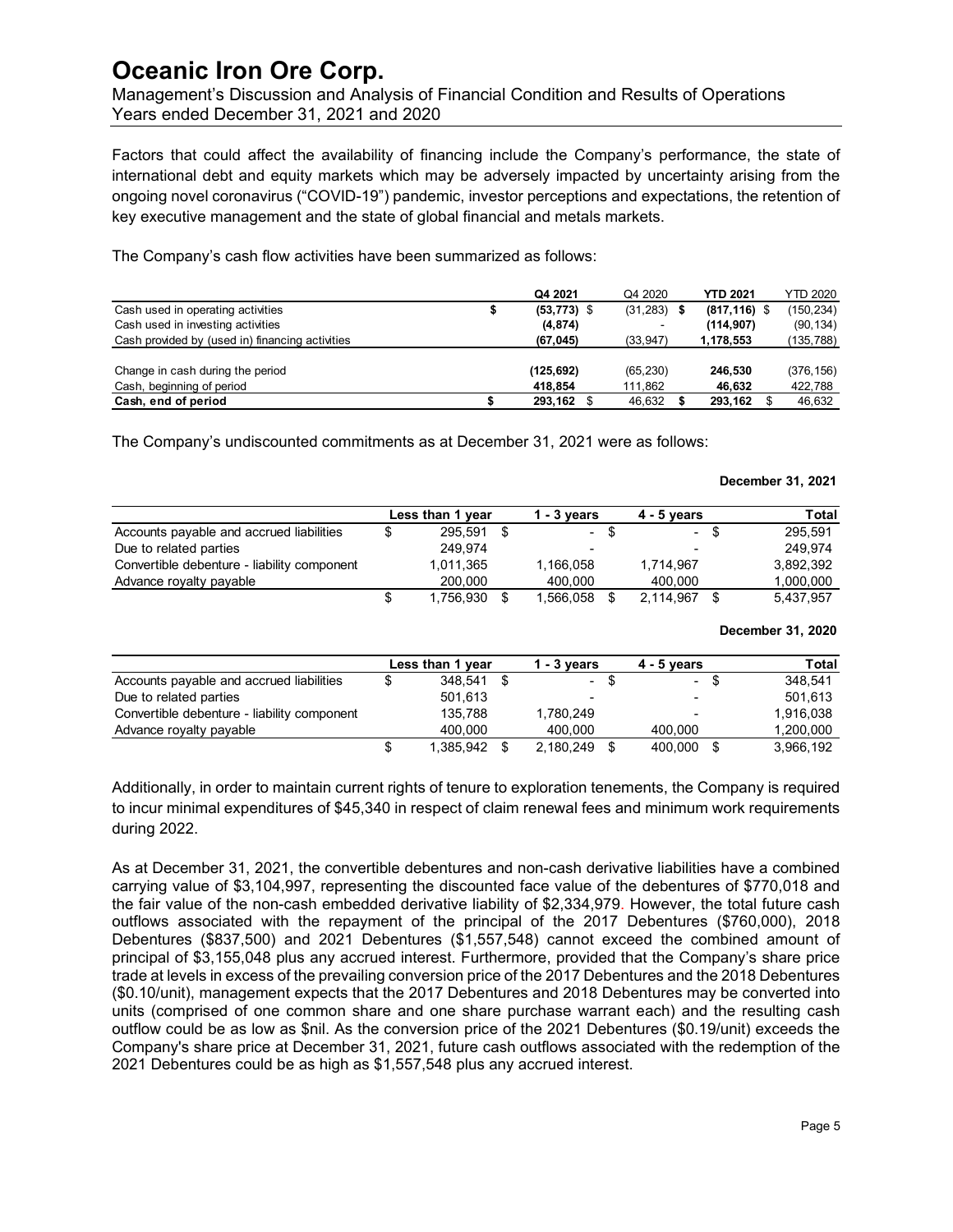Management's Discussion and Analysis of Financial Condition and Results of Operations Years ended December 31, 2021 and 2020

The fair value of the non-cash embedded derivative does not represent a future cash liability to the Company.

In addition, management expects that the conversion of the 2017 and 2018 Debentures could in fact result in cash inflows to the Company as the associated warrants are exercisable at prices of \$0.10 per warrant and \$0.05 per warrant, respectively, which were lower or equal to the Company's current prevailing share price as at December 31, 2021 (\$0.11 / share).

The Debentures are secured with a first ranking charge against the assets of the Company, ranking paripassu with all other secured debenture holders.

### **Off-Balance Sheet Arrangements**

As at December 31, 2021, the Company had no off-balance sheet arrangements.

### **Summary of Quarterly Results**

Below is a summary of results for the eight most recently completed quarters in accordance with IFRS:

|                                                | December 31,<br>2021   |    | September 30,<br>2021 |      | June 30,<br>2021 |      | March 31,<br>2021 |
|------------------------------------------------|------------------------|----|-----------------------|------|------------------|------|-------------------|
| Revenues (Note 1)                              |                        | S  |                       | S    |                  | \$   |                   |
| Share-based compensation                       | \$<br>(39, 871)        | S  | (7,608)               | - \$ | (31, 188)        | S    | (30, 934)         |
| Loss from Operations                           | \$<br>(188, 660)       | S  | (127, 857)            | S    | (150, 335)       | - \$ | (157,700)         |
| Gain (loss) on non-cash derivative liabilities | \$<br>2,618,206        | \$ | 1,013,687             | \$   | 512,051          | S    | (63, 818)         |
| Net income (loss)                              | \$<br>2,331,903        | \$ | 789,369               | \$   | 266,114          | \$   | (292, 274)        |
| Basic earnings (loss) per share                | \$<br>0.03             | \$ | 0.01                  | -\$  | 0.02             | \$   | 0.02              |
| Diluted earnings (loss) per share              | \$<br>0.02             | \$ | 0.01                  | \$   | 0.00             | \$   | (0.00)            |
|                                                | December 31,<br>2020   |    | September 30,<br>2020 |      | June 30,<br>2020 |      | March 31,<br>2019 |
| Revenues (Note 1)                              | \$<br>-                | S  | $\blacksquare$        | -\$  |                  | S    |                   |
| Share-based compensation                       | \$<br>$(71,650)$ \$    |    | (88,045)              | \$   | $(146, 742)$ \$  |      | (7, 270)          |
| Loss from Operations                           | \$<br>$(211,789)$ \$   |    | (191, 512)            | S    | $(256, 381)$ \$  |      | (118, 806)        |
| Gain (loss) on non-cash derivative liabilities | \$<br>$(2,709,576)$ \$ |    | (507, 102)            | S    | $(573,086)$ \$   |      | 216,076           |
| Net income (loss)                              | \$<br>$(2,979,890)$ \$ |    | (756, 147)            | \$   | $(886, 053)$ \$  |      | 41,588            |
| Basic and diluted earnings (loss) per share    | $(0.03)$ \$            |    | $(0.01)$ \$           |      | $(0.01)$ \$      |      | 0.00              |

**Note 1** – As the Company has yet to make a development decision or commercial production from its mineral related assets, the Company has no revenue to report during the financial reporting periods noted above.

As demonstrated in the above table, the differences in net income (loss) from one quarter to another is predominantly due to the non-cash losses or gains recognized on the fair value adjustments to the derivative liability component contained in the convertible debentures. The Company uses option pricing models to value the derivative component of the convertible debentures, and this relies on a combination of observable and unobservable market inputs (including changes in the Company's share price from one period-end to another).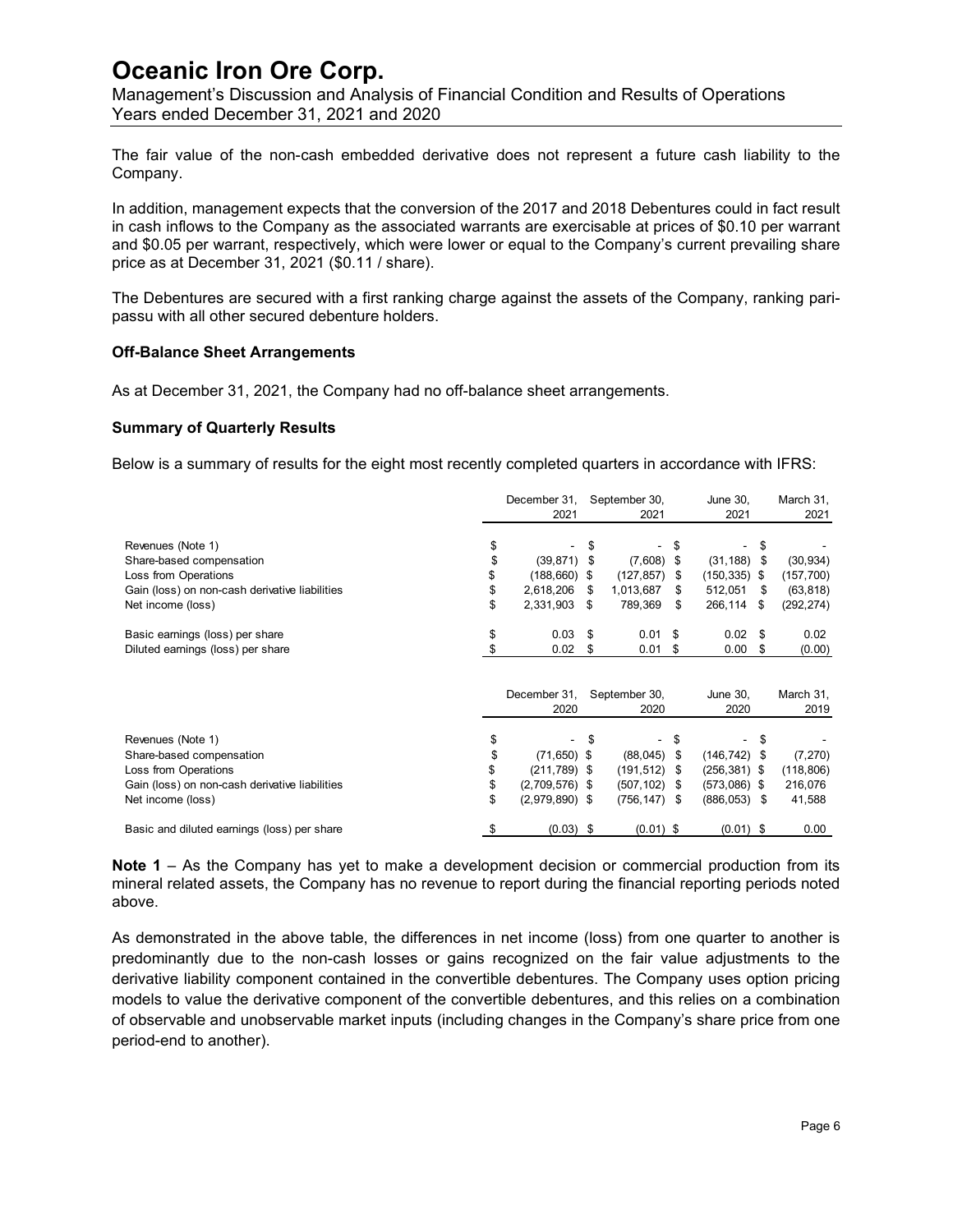Management's Discussion and Analysis of Financial Condition and Results of Operations Years ended December 31, 2021 and 2020

Fluctuations in loss from operations correlate largely with changes in the amount of share-based compensation recognized in any particular period. The amount of share-based compensation varies predominantly based on (i) the number of stock options granted during a fiscal year and (ii) the price of the Company's common shares at the grant date.

### **Critical Accounting Policies and Critical Accounting Estimates**

Full disclosure of the Company's accounting policies and significant accounting judgments and estimation uncertainties in accordance with IFRS can be found in Note 3 of the Company's Annual Financial Statements.

#### **Financial Instruments and Other Instruments**

#### *Financial Risk Management*

The Company is exposed in varying degrees to a variety of financial instrument related risks. The board approves and monitors the risk management processes.

#### *Credit Risk*

Credit risk arises from the potential for non-performance by counterparties of contractual financial obligations. The Company's exposure to credit risk is on its cash and cash equivalents and receivables. The Company has concentration of risk with respect to cash being held with one large Canadian financial institution. The Company's credit risk is mitigated by maintaining its financial liquid assets with highly reputable counterparties. The maximum exposure to credit risk is equal to the carrying value of the financial assets noted above.

#### *Liquidity Risk*

Liquidity risk is the risk that the Company cannot meet its obligations as they fall due. The Company's cash and cash equivalents are invested in business accounts and are available on demand. The Company manages liquidity risk by preparing and maintaining cash forecasts, which illustrate cash spent to date and the Company's cash needs over the short term. Contractual undiscounted cash flow requirements for financial liabilities as at December 31, 2021 are included in the "*Liquidity and Capital Resources*" section of this MD&A.

The Company's ability to continue operations in the normal course of business is dependent on several factors, including the ability to secure additional financing.

#### *Market Risk*

Market risk is the risk that the fair market value of the Company's financial instruments will significantly fluctuate due to changes in market prices. The value of the financial instruments can be affected by changes in interest rates, foreign exchange rates and equity and commodity prices. The Company is exposed to market risk in its cash and cash equivalents. The Company manages market risk by investing funds with a reputable financial institution that provides competitive rates of return.

The Company's financial instruments are not subject to significant fluctuation due to changes in equity prices of investments included in commodity prices or foreign exchange rates.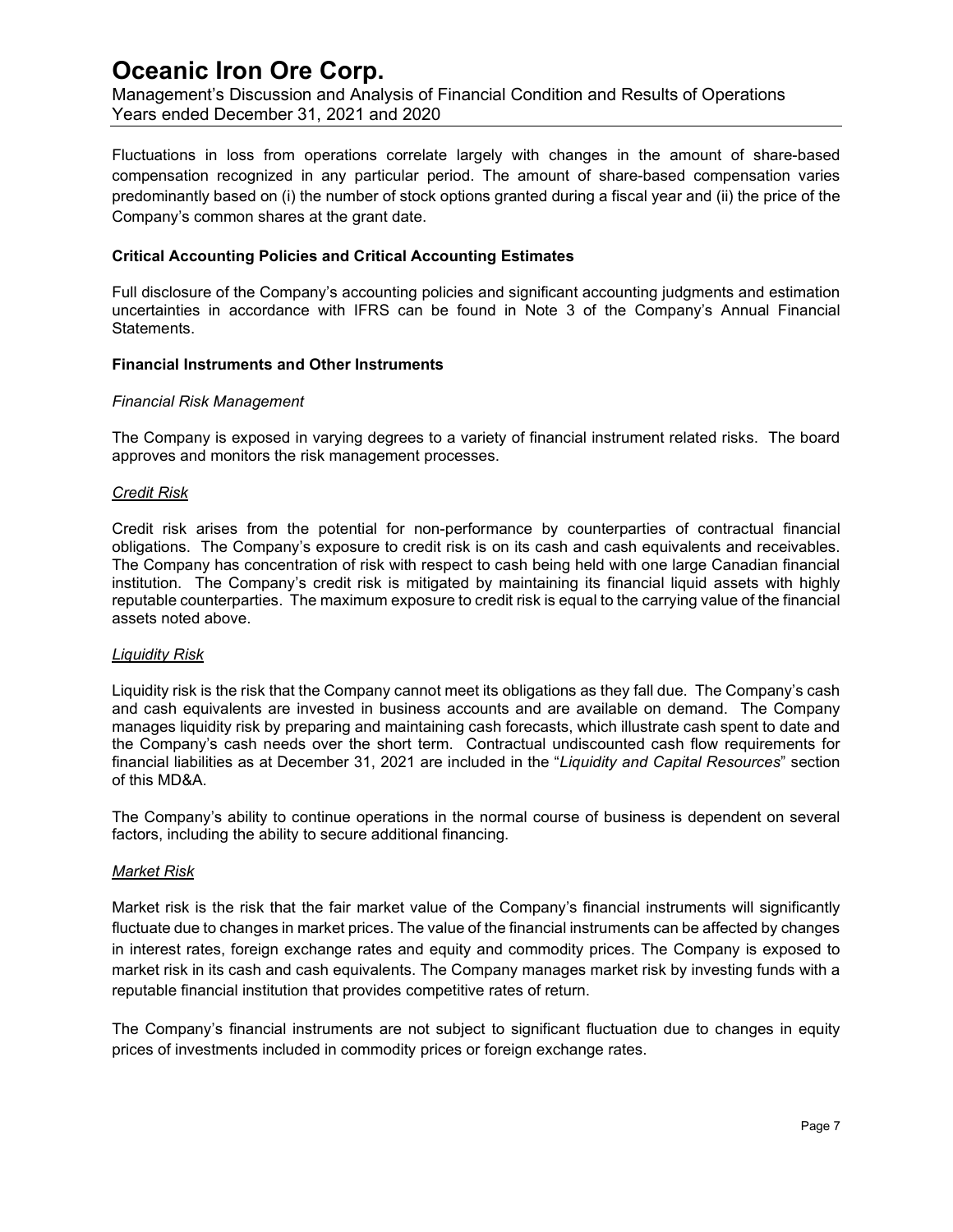Management's Discussion and Analysis of Financial Condition and Results of Operations Years ended December 31, 2021 and 2020

The Company also invests surplus cash in fixed rate term deposits. It is the Company's policy to reduce interest rate risk over future cash flows through the use of instruments with a history of returns. A 1% change in interest rates would have a negligible impact on net loss and comprehensive loss.

### *Fair value*

Fair value is based on available public market information or, when such information is not available, estimated using present value techniques and assumptions concerning the amount and timing of future cash flows and discount rates which factor in the appropriate credit risk. The carrying values of cash and cash equivalents, receivables, restricted cash, accounts payable and accrued liabilities, and due to related parties approximate their fair values due to their short-term nature.

### **Related Party Transactions and Key Management Compensation**

a) Key management compensation

Key management includes the Company's directors, Chief Executive Officer and Chief Financial Officer. Compensation awarded to key management is presented in the table below:

|                       |    | Year ended<br>December 31, 2021 |      | Year ended<br>December 31, 2020 |
|-----------------------|----|---------------------------------|------|---------------------------------|
| Wages and benefits    | \$ | 60,000                          | .\$  | 60,000                          |
| Directors' fees       |    | 30,000                          |      | 34,000                          |
| Share-based payments* |    | 84,246                          |      | 301,622                         |
|                       | S  | 174,246                         | - \$ | 395,622                         |

*\*Share-based payments based on Options and RSUs granted to Individuals*

b) Payments for services by related parties

During the year ended December 31, 2021, the Company incurred corporate consulting fees of \$115,000 (year ended December 31, 2020 - \$115,000), to Sirocco Advisory Services Ltd., a company controlled by a director and officer of the Company. As at December 31, 2021, the Company owed \$95,834 to Sirocco relating to unpaid consulting fees (December 31, 2020: \$268,333).

During the year ended December 31, 2021, the Company incurred corporate consulting fees of \$60,000 (year ended December 31, 2020 - \$60,000) to Sinocan Consultant Hong Kong Ltd. ("Sinocan"), a company controlled by an officer of the Company. As at December 31, 2021, the Company owed \$10,000 to Sinocan relating to unpaid consulting fees (December 31, 2020: \$5,000).

As at December 31, 2021, the Company owed \$52,500 in directors' fees to certain directors of the Company (December 31, 2020 - \$66,500). As at December 31, 2021, the Company owed unpaid salaries and benefits of \$50,000 to an officer of the Company (December 31, 2020 - \$80,000).

The Company was charged shared lease, overhead, and service costs by Artemis Gold Inc. ("Artemis"), a company with common management and directors. For the year ended December 31, 2021, the Company incurred \$41,640 (December 31, 2020 - \$20,293) in shared lease, overhead, and service costs. As at December 31, 2021, the Company owed \$21,779 to Artemis (December 31, 2020: \$21,779).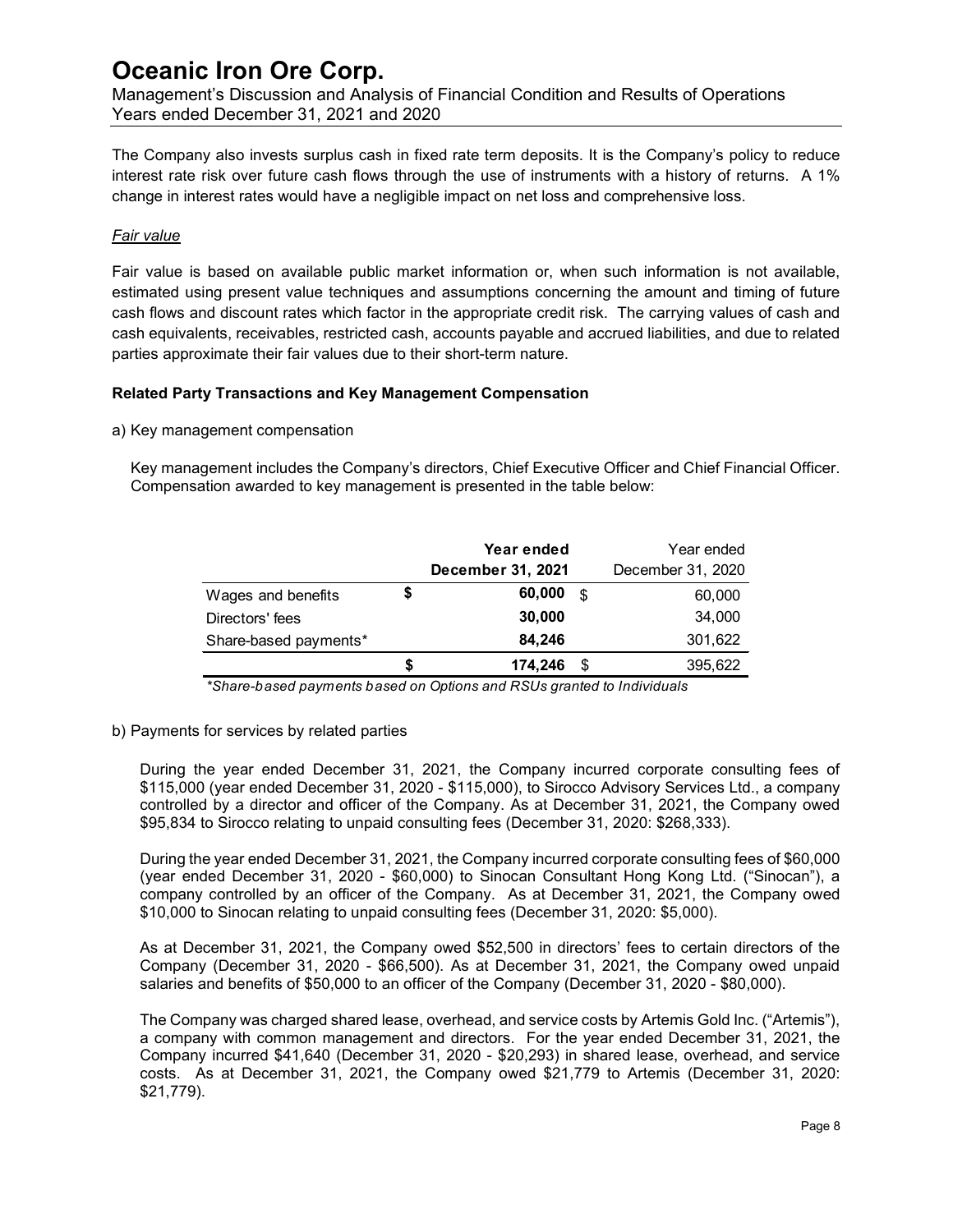Management's Discussion and Analysis of Financial Condition and Results of Operations Years ended December 31, 2021 and 2020

All related party transactions were made on terms equivalent to those that prevail in arm's length transactions.

### **Subsequent Event**

On March 21, 2022 the Company issued 95,335 common shares as a result of the settlement of RSUs.

#### **Outstanding Share Data**

As at the date of this MD&A, there were 96,768,302 common shares issued and outstanding.

As at the date of this report, there were 8,415,500 stock options, 20,125,000 common share purchase warrants, and 264,825 RSUs outstanding. As at the date of this MD&A, the Company also the following convertible debentures outstanding:

- 2017 convertible debentures \$760,000 convertible into units at a conversion price of \$0.10 per unit. Each unit will be comprised of one common share and one share purchase warrant exercisable into one common share of the Company at a price of \$0.10 per common share and mature on September 26, 2022.
- 2018 convertible debentures \$837,500 convertible into units at a conversion price of \$0.10 per unit. Each unit will be comprised of one common share and one share purchase warrant exercisable into one common share of the Company at a price of \$0.05 per common share and mature on November 29, 2023.
- 2021 convertible debentures \$1,557,548 convertible into units at a conversion price of \$0.19 per unit. Each unit will be comprised of one common share and one share purchase warrant exercisable into one common share of the Company at a price of \$0.19 per common share and mature on March 10, 2026.

### **Risks and Uncertainties**

The Company is in the business of acquiring, exploring and, if warranted, developing and exploiting natural resource properties. At present, the mineral properties owned by the Company are located in Québec, Canada. Due to the nature of the Company's proposed business and the present stage of exploration of its mineral properties (which are primarily exploration), the following risk factors, among others, will apply:

### *COVID-19*

Since March 2021, several measures have been implemented in Canada and the rest of the world in response to the increased impact from COVID-19. The Company continues to operate its business at this time. While the impact of COVID-19 is expected to be temporary, the current circumstances are dynamic and the impacts of COVID-19 on the Company's business operations cannot be reasonably estimated at this time and could have an adverse impact on the Company's future business, results of operations, financial position, and cash flows in 2022. In particular, the valuation of the derivative liability which is measured at fair value using a combination of observable and unobservable market inputs, may be impacted.

### *Going Concern*

The Annual Financial Statements have been prepared on a going concern basis, which assumes that the Company will continue in operation for the foreseeable future and will be able to realize its assets and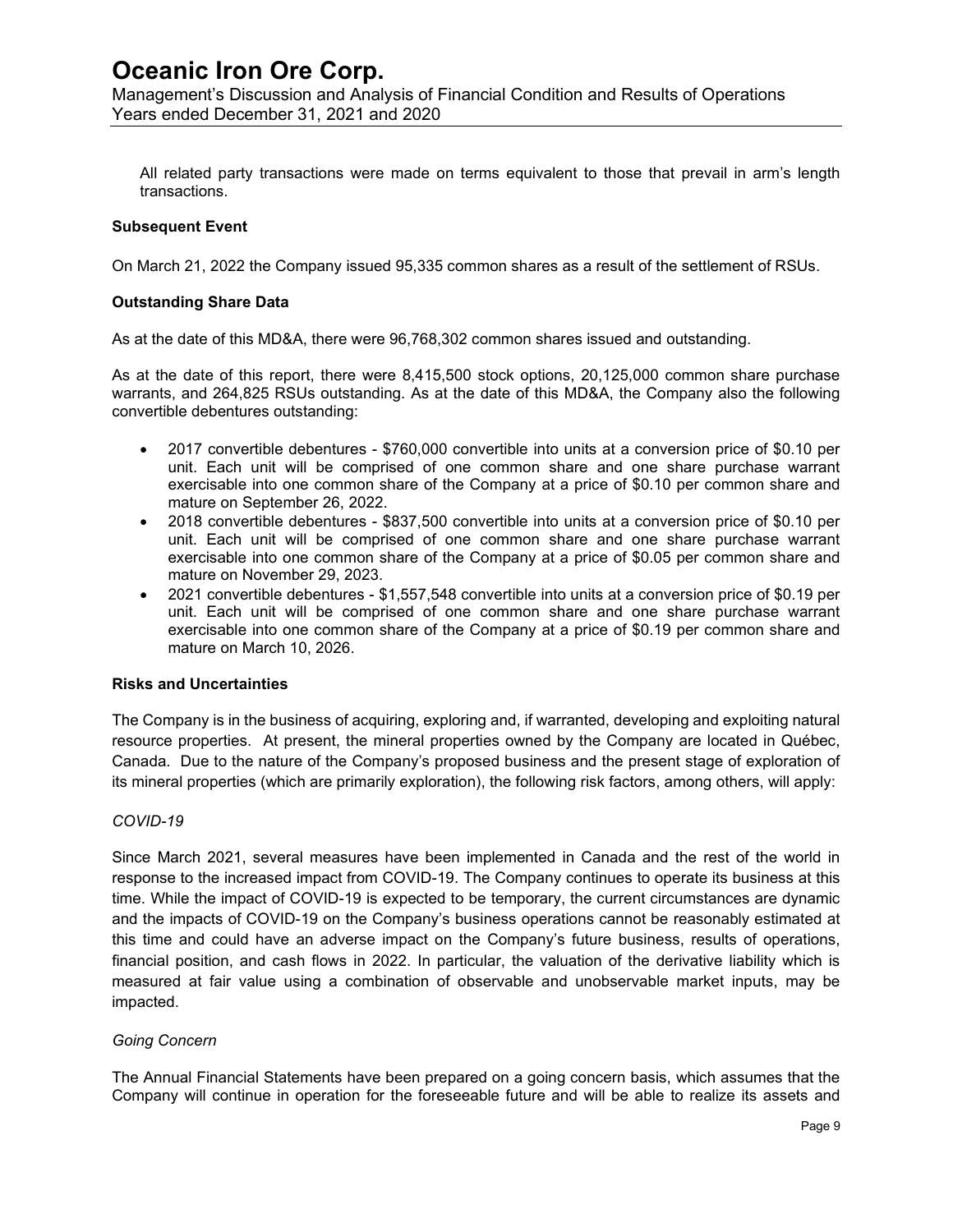Management's Discussion and Analysis of Financial Condition and Results of Operations Years ended December 31, 2021 and 2020

discharge its liabilities in the normal course of business. Factors that may impact the Company's ability to continue as a going concern are described in the *Liquidity, Capital Resources and Going Concern* section of this MD&A. The financial statements do not reflect the adjustments to the carrying values of assets and liabilities and the reported expenses and statement of financial position classifications that would be necessary were the going concern assumption deemed to be inappropriate, and these adjustments could be material.

### *Exploration and Development Risks*

The exploration for and development of mineral deposits involves significant risks which even a combination of careful evaluation, experience and knowledge may not eliminate. Few properties that are explored are ultimately developed into producing mines. Major expenses may be required to locate and establish mineral reserves, to develop metallurgical processes and to construct mining and processing facilities at a particular site. It is impossible to ensure that the exploration or development programs planned by the Company will result in a profitable commercial mining operation. Whether a mineral deposit will be commercially viable depends on a number of factors, some of which are: the particular attributes of the deposit, such as quantity and quality of the minerals and proximity to infrastructure; mineral prices, which are highly cyclical; and government regulations, including regulations relating to prices, taxes, royalties, land tenure, land use, importing and exporting of minerals and environmental protection. The exact effect of these factors cannot be accurately predicted but could have a material adverse effect upon the Company's operations.

There is no certainty that the expenditures made by the Company toward the search and evaluation of minerals will result in discoveries of mineral resources, Mineral Reserves or any other mineral occurrences.

### *Political Stability and Government Regulation Risks*

The operations of the Company are currently conducted in Québec, Canada. As such, the operations of the Company are exposed to various levels of political, economic and other risks and uncertainties. These risks and uncertainties include, but are not limited to: terrorism; extreme fluctuations in currency exchange rates; and changing political conditions, currency controls and governmental regulations.

Changes, if any, in mining or investment policies or shifts in political attitudes in Québec or Canada more broadly may adversely affect the operations or profitability of the Company. Operations may be affected in varying degrees by government regulations with respect to, but not limited to, restrictions on production, price controls, export controls, currency remittance, income taxes, expropriation of property, foreign investment, maintenance of claims, environmental legislation, land use, land claims of local people, water use and mine safety. Failure to comply strictly with applicable laws, regulations and local practices relating to mineral rights applications and tenure could result in loss, reduction or expropriation of entitlements, or the imposition of additional local or foreign parties as joint venture partners with carried or other interests.

The occurrence of these various factors and uncertainties cannot be accurately predicted and could have an adverse effect on the operations or profitability of the Company.

### *Insurance and Uninsured Risks*

The business of the Company is subject to a number of risks and hazards in general, including adverse environmental conditions, industrial accidents, labor disputes, unusual or unexpected geological conditions, ground or slope failures, changes in the regulatory environment and natural phenomena such as inclement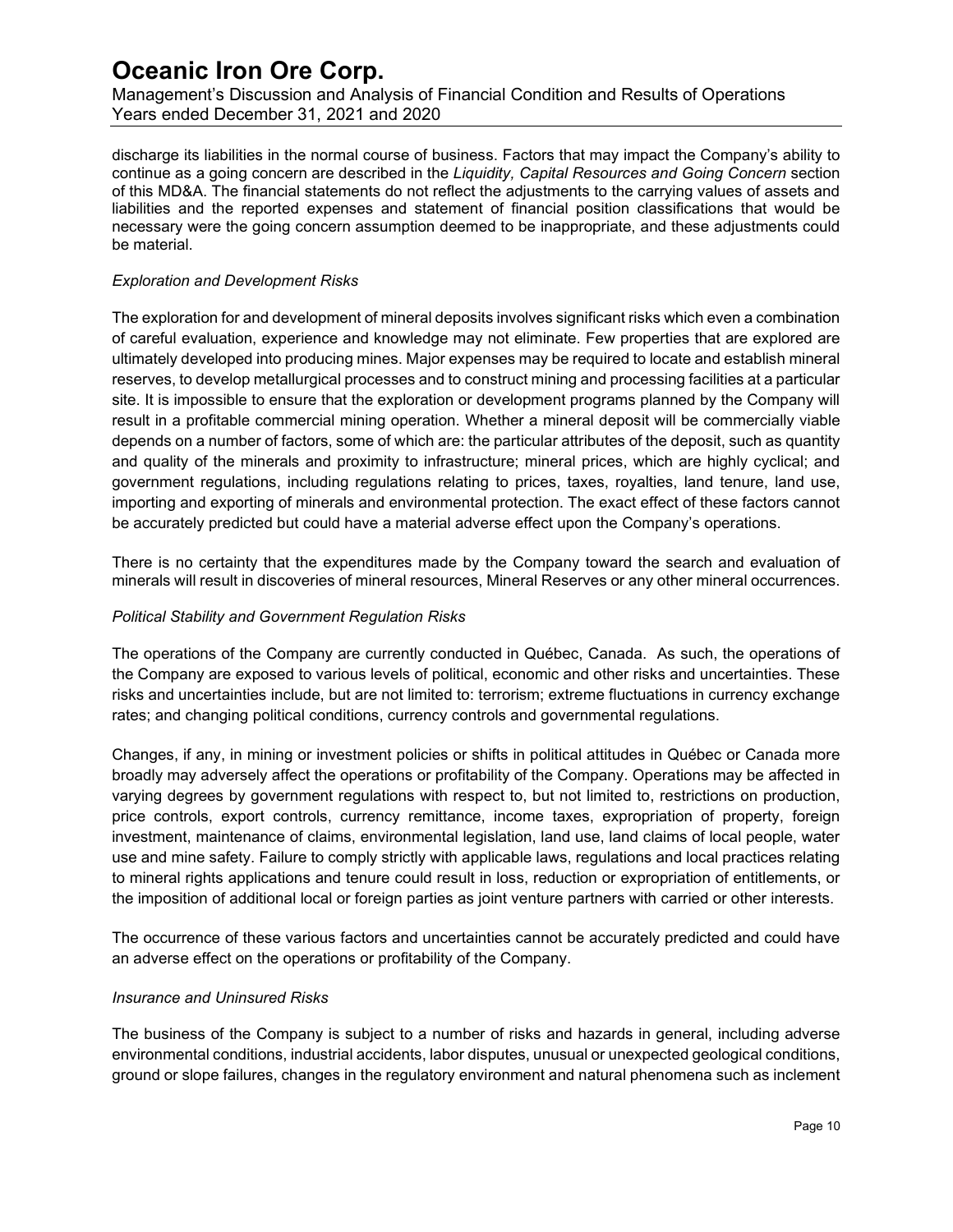Management's Discussion and Analysis of Financial Condition and Results of Operations Years ended December 31, 2021 and 2020

weather conditions, floods and earthquakes. Such occurrences could result in damage to mineral properties or facilities and equipment, personal injury or death, environmental damage to properties of the Company or others, delays in mining, monetary losses and possible legal liability.

Although the Company may maintain insurance to protect against certain risks in such amounts as it considers being reasonable, its insurance may not cover all the potential risks associated with a mining company's operations. The Company may also be unable to maintain insurance to cover these risks at economically feasible premiums. Insurance coverage may not be available or may not be adequate to cover any resulting liability. Moreover, insurance against risks such as environmental pollution or other hazards as a result of exploration and production is not generally available to the Company or to other companies in the mining industry on acceptable terms. The Company might also become subject to liability for pollution or other hazards which it may not be insured against or which the Company may elect not to insure against because of premium costs or other reasons. Losses from these events may cause the Company to incur significant costs that could have a material adverse effect upon its financial performance and results of operations.

### *Environmental Risks and Hazards*

All phases of the Company's operations are subject to environmental regulation in the jurisdictions in which it operates. These regulations mandate, among other things, the maintenance of air and water quality standards and land reclamation. They also set forth limitations on the generation, transportation, storage and disposal of solid and hazardous waste. Environmental legislation is evolving in a manner that will require stricter standards and enforcement and involve increased fines and penalties for non-compliance, more stringent environmental assessments of proposed projects, and a heightened degree of responsibility for companies and their officers, directors and employees. There is no assurance that future changes in environmental regulation, if any, will not adversely affect the Company's operations. Environmental hazards may exist on properties in which the Company holds interests which are unknown to the Company at present and which have been caused by previous or existing owners or operators of the properties.

Failure to comply with applicable laws, regulations and permitting requirements may result in enforcement actions there under, including orders issued by regulatory or judicial authorities causing operations to cease or be curtailed, and may include corrective measures requiring capital expenditures, installation of additional equipment or remedial actions. Parties engaged in mining operations or in the exploration or development of mineral properties may be required to compensate those suffering loss or damage by reason of the mining activities and may have civil or criminal fines or penalties imposed for violations of applicable laws or regulations.

Amendments to current laws, regulations and permits governing operations and activities of mining and exploration companies, or more stringent implementation thereof, could have a material adverse impact on the Company and cause increases in exploration expenses, capital expenditures or require abandonment or delays in development of new mining properties.

### *Fluctuations in Metal Prices*

The price of the common shares, and the financial results and exploration, development and mining activities of the Company, may in the future be significantly and adversely affected by declines in the prices of iron ore and other metals or minerals. The prices of iron ore and other metals or minerals fluctuate widely and are affected by numerous factors beyond the control of the Company such as the sale or purchase of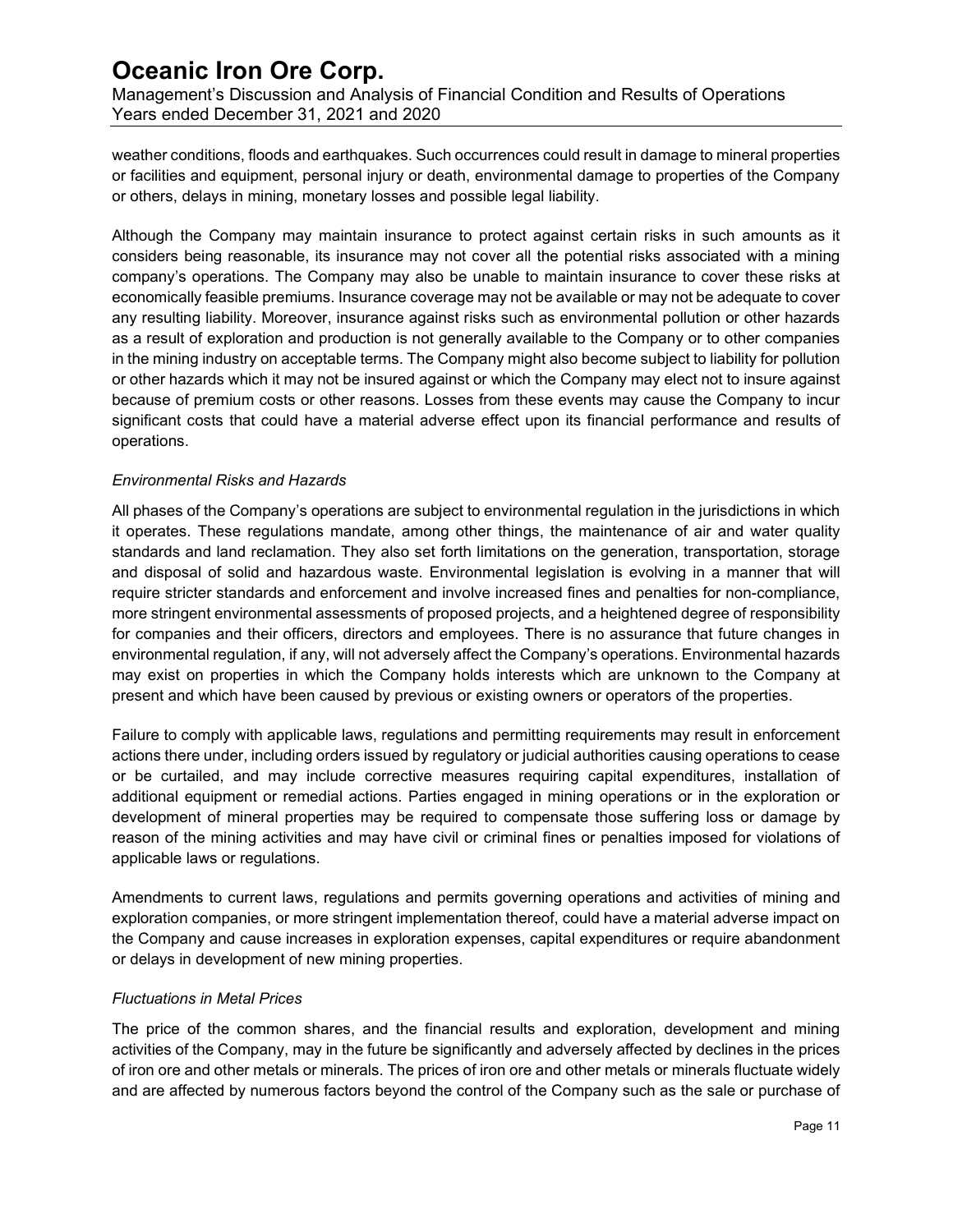Management's Discussion and Analysis of Financial Condition and Results of Operations Years ended December 31, 2021 and 2020

commodities by various central banks and financial institutions, interest rates, exchange rates, inflation or deflation, fluctuations in the value of the United States dollar and other foreign currencies, global and regional supply and demand, the political and economic conditions and production costs of major mineralproducing countries throughout the world, the cost of substitutes, inventory levels and carrying charges. Future serious price declines in the market prices of iron ore or other metals or minerals could cause continued development of and commercial production from the properties in which the Company holds an interest to be impracticable. Depending on the prices of iron ore and other metals and minerals, cash flow from mining operations could not be sufficient and the Company may lose its interest in, or may be forced to sell, some of its properties. Future production from the Company's properties is dependent upon the prices of iron ore and other metals and minerals being adequate to make these properties economically viable.

In addition to adversely affecting the resource estimates of the Company and its financial condition, declining commodity prices can affect operations by requiring a reassessment of the feasibility of a particular project. Such a reassessment may be the result of a management decision or be required under financing arrangements related to a particular project. Even if a project is ultimately determined to be economically viable, the need to conduct such a reassessment may cause substantial delays or interrupt operations until the reassessment can be completed.

### *Key Personnel*

The Company is dependent upon the services of key executives, including the directors of the Company and a small number of highly skilled and experienced executives and personnel. Due to the relatively small size of the Company, the loss of these persons or the inability of the Company to attract and retain additional highly-skilled employees may adversely affect its business and future operations.

### *Share Price Volatility and Liquidity*

Publicly quoted securities are subject to a relatively high degree of price volatility. It may be anticipated that the quoted market for our shares will be subject to market trends generally, notwithstanding any potential success of us in creating sales and revenues. In addition, our shareholders may be unable to sell significant quantities of shares into the public trading markets without a significant reduction in the price of their shares, if at all.

### **Forward Looking Statements**

This document includes certain "Forward-Looking Statements" as that term is used in applicable securities law. All statements included herein, other than statements of historical fact, including, without limitation, statements regarding potential mineralization and resources, exploration results, and future plans and objectives of the Company, are forward-looking statements that involve various risks and uncertainties. In certain cases, forward-looking statements can be identified by the use of words such as "plans", "expects" or "does not expect", "scheduled", "believes", or variations of such words and phrases or statements that certain actions, events or results "potentially", "may", "could", "would", "might" or "will" be taken, occur or be achieved. There can be no assurance that such statements will prove to be accurate, and actual results could differ materially from those expressed or implied by such statements. Forward-looking statements are based on certain assumptions that management believes are reasonable at the time they are made. In making the forward-looking statements in this presentation, the Company has applied several material assumptions, including, but not limited to, the assumption that: (1) there being no significant disruptions affecting operations, whether due to labour/supply disruptions, damage to equipment or otherwise; (2) permitting, development, expansion and power supply proceeding on a basis consistent with the